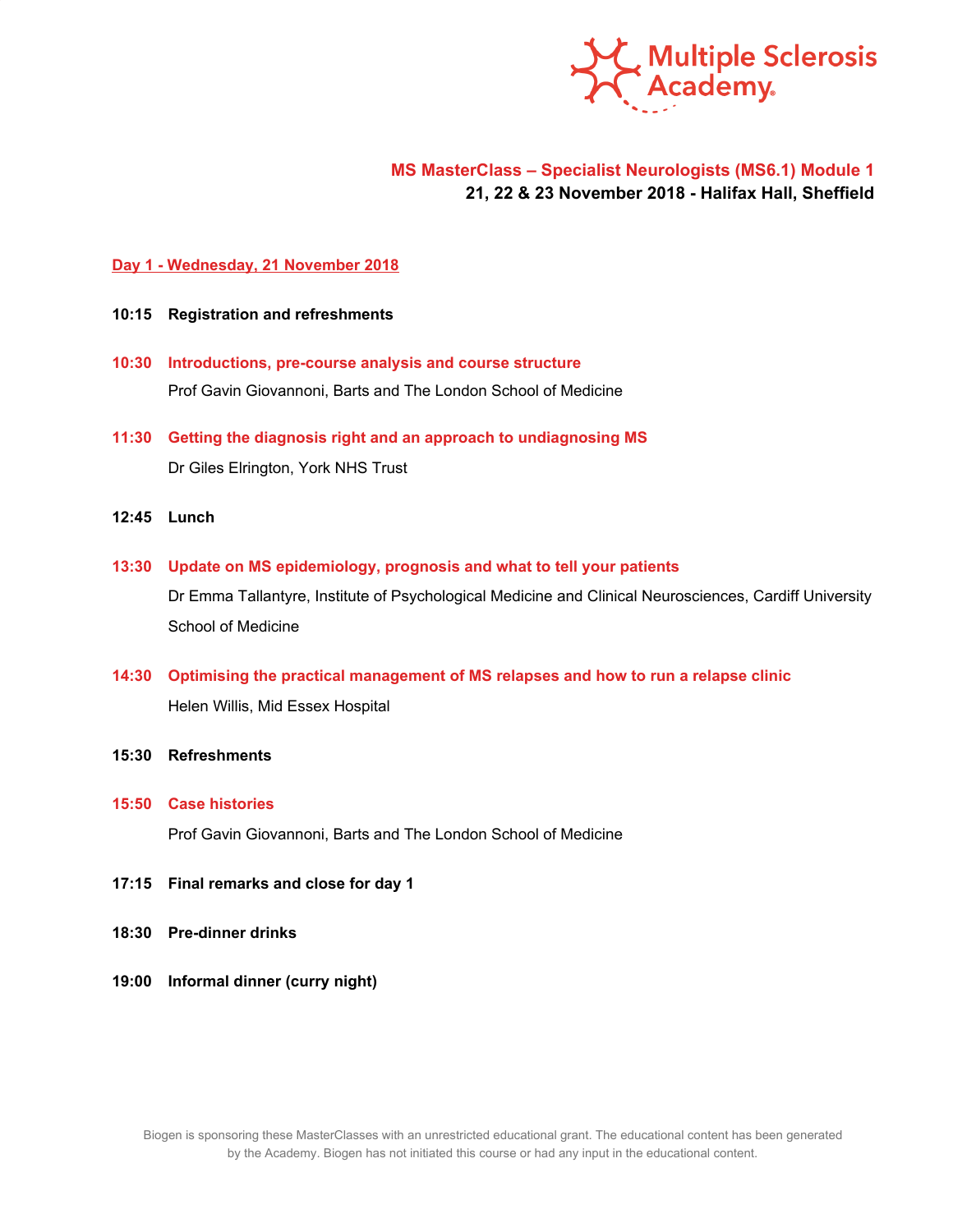

**MS MasterClass – Specialist Neurologists (MS6.1) Module 1 21, 22 & 23 November 2018 - Halifax Hall, Sheffield**

### **Day 2 - Thursday, 22 November 2018**

- **08:45 Registration**
- **09:00 Feedback from day 1, outline of day 2** Prof Gavin Giovannoni, Barts and The London School of Medicine
- **09:15 Symptomatic treatments: spasticity** Dr Rachel Farrell, UCLH
- **10:00 DMT update with relevance to practice** Dr Bruno Gran, Nottingham University Hospitals NHS Trust
- **11:00 Refreshments**
- **11:15 Your MS service – what should you be doing and what does NHS England expect?** Dr Robert Brenner, Royal Free Hospital
- **12:15 Comfort break**
- **12:30 Treating-2-target** Dr Klaus Schmierer, Barts and The London School of Medicine
- **13:30 Lunch**
- **14:15 Sequencing of therapies and what to do about pregnancy** Prof Gavin Giovannoni, Barts and The London School of Medicine
- **15:15 Refreshments**
- **15:30 Patient perspective** Dr David Paling, Royal Hallamshire Hospital, Sheffield, and local patients
- **16:45 Should we monitor cognition in people with MS? - Debate session** Prof Gavin Giovannoni & Dr David Paling
- **17:45 Final remarks and close**
- **18:45 Pre-dinner drinks**
- **19:15 Formal dinner (smart casual attire)**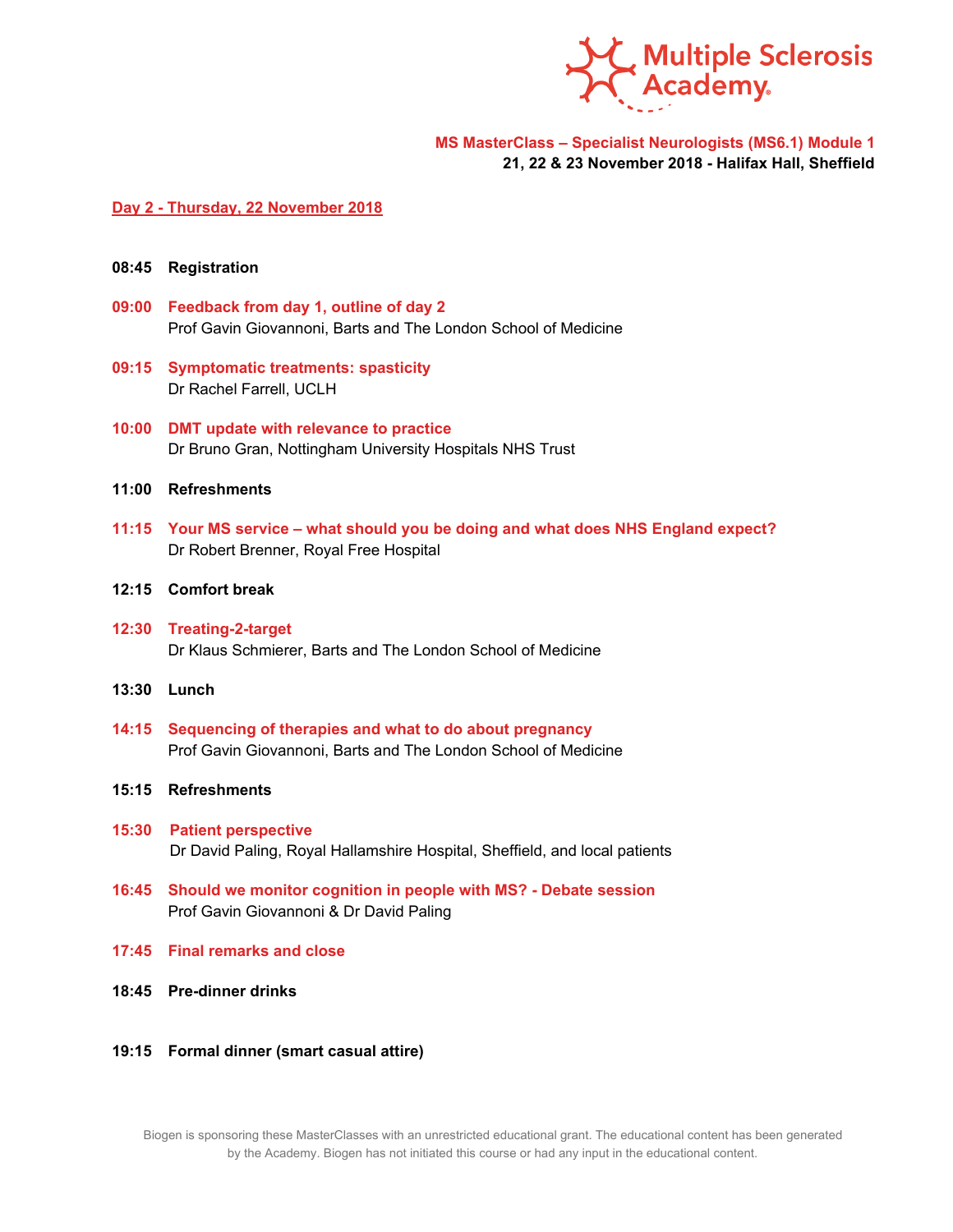

### **MS MasterClass – Specialist Neurologists (MS6.1) Module 1 21, 22 & 23 November 2017 - Halifax Hall, Sheffield**

#### **Day 3 - Friday, 23 November 2018**

- **08:30 Registration**
- **08:45 Feedback from day 2 outline of day 3** Prof Gavin Giovannoni, Barts and The London School of Medicine
- **09:00 Case histories to include priority areas: Advance directives, UTIs, falls and bone health** Prof Gavin Giovannoni, Barts and The London School of Medicine
- **10:00 Audit – MS in your area & delegate case study presentation Module 2** Prof Gavin Giovannoni, Barts and The London School of Medicine
- **10:30 Refreshments**
- **10:45 CSF role in the diagnosis, prognosis and monitoring therapeutic response in MS** Dr Sharmilee Gnanapavan, Barts and The London School of Medicine
- **11:45 The MS Society** Ed Holloway, Executive Director of Services and Support
- **12:15 Lunch**
- **13:00 Leadership and CPD as a neurologist and MS expert** Prof Gabriele De Luca, University of Oxford
- **14:30 Refreshments**
- **14:45 The NHS today an overview of current structures and Understanding data sources and how they can be used to improve MS services**

Sue Thomas, Wilmington Healthcare

- **15:45 Commissioning MS services - An overview** Rachel Dorsey-Campbell, Neurosciences & NHSE Clinical Commissioning Imperial College Healthcare NHS Trust
- **16:15 Closing remarks and depart** Prof Gavin Giovannoni, Barts and The London School of Medicine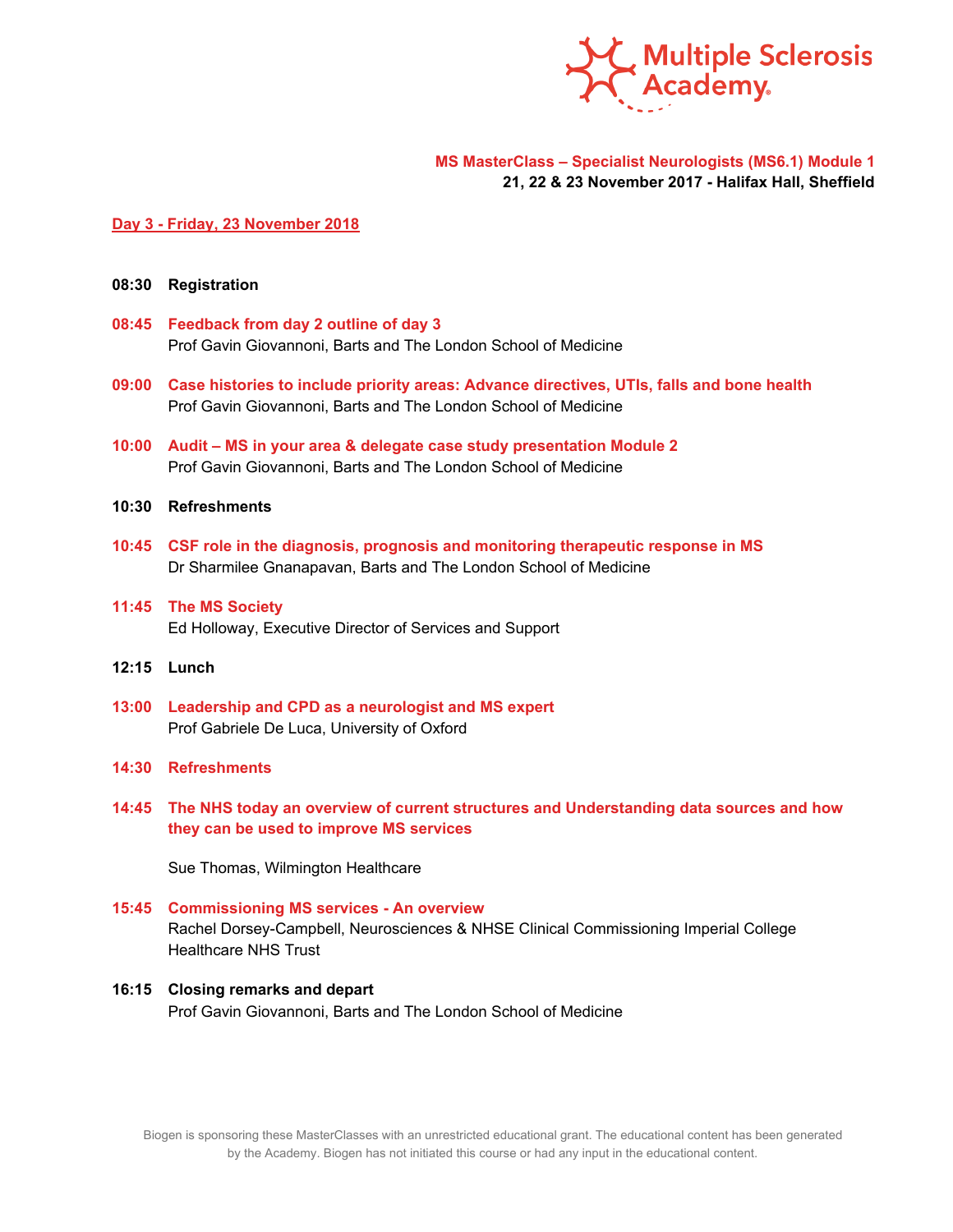

# **MS MasterClass – Specialist Neurologists (MS6.2) Module 2**

**16 & 17 May 2019 - Halifax Hall Hotel, Sheffield**

#### **Day 1 - 16 May 2019**

- **09:15 Registration and coffee**
- **09:30 What's happened since we last met?** Prof Gavin Giovannoni, Barts and The London School of Medicine
- **10:00 Therapeutic & MS research update** Prof Gavin Giovannoni, Barts and The London School of Medicine
- **11:00 Participant project presentations (first group 7)** Course members (1- 7)
- **12:15 Refreshment break**
- **12:30 Participant project presentations (second group 5)** Course members (8 - 12)
- **13:30 Buffet lunch and networking**
- **14:15 Participant project presentations (third group 7)** Course members (12 - 18)
- **15:30 Refreshment break (vote for winner of projects)**
- **15:45 Managing immunosuppression and pharmacovigilance in clinical practice** David Hunt, Edinburgh (TBC)
- **16:45 PPI and monitoring patients disease - the case for an MOT or self-monitoring** Alison Thomson, PPI expert
- **17:30 Closing remarks**
- **18:45 Pre-dinner drinks**
- **19:15 Dinner for whole mc in main room (max numbers 60)** Winner and two runners up announced at dinner by Prof Giovannoni
- **21:45 Close of day**